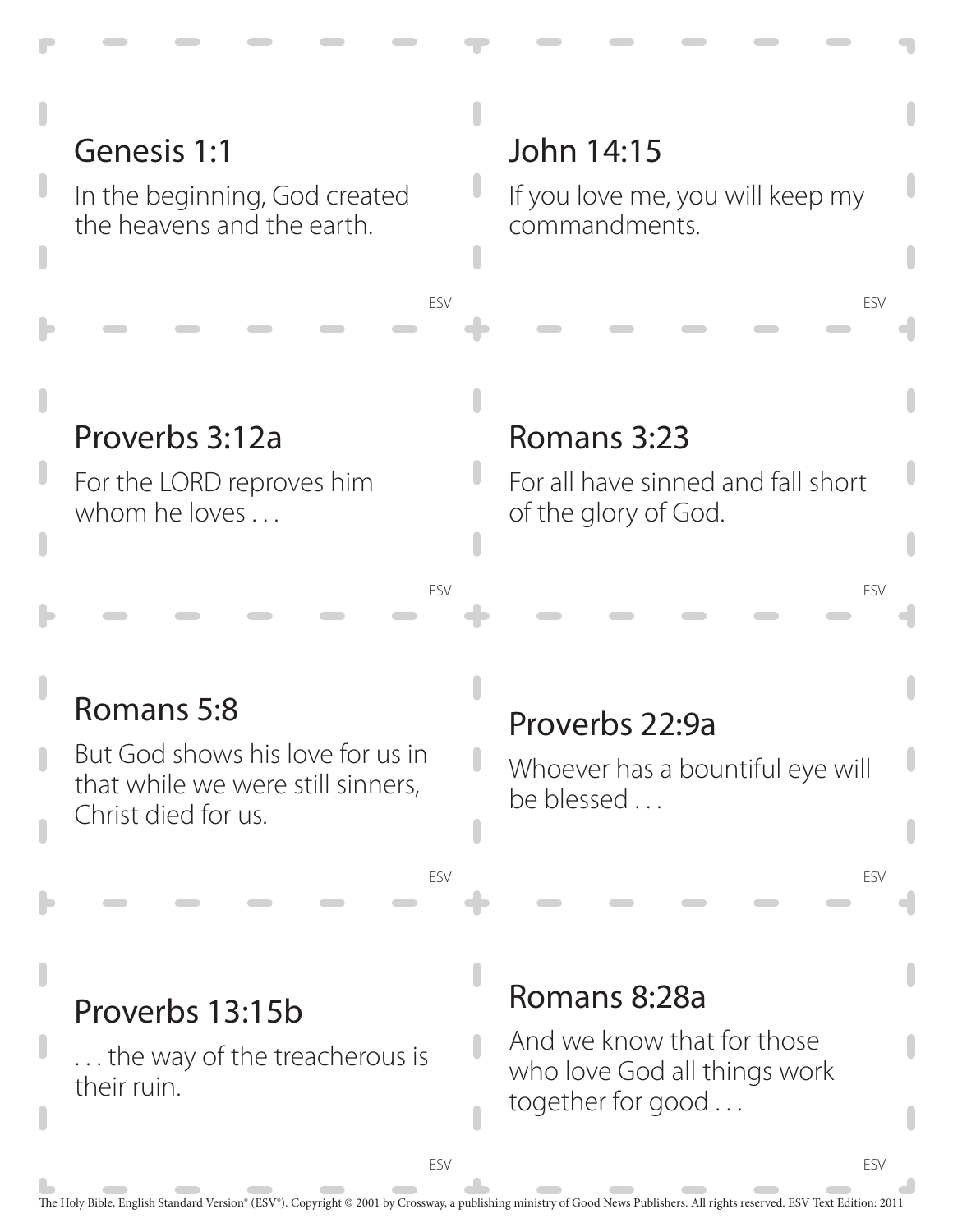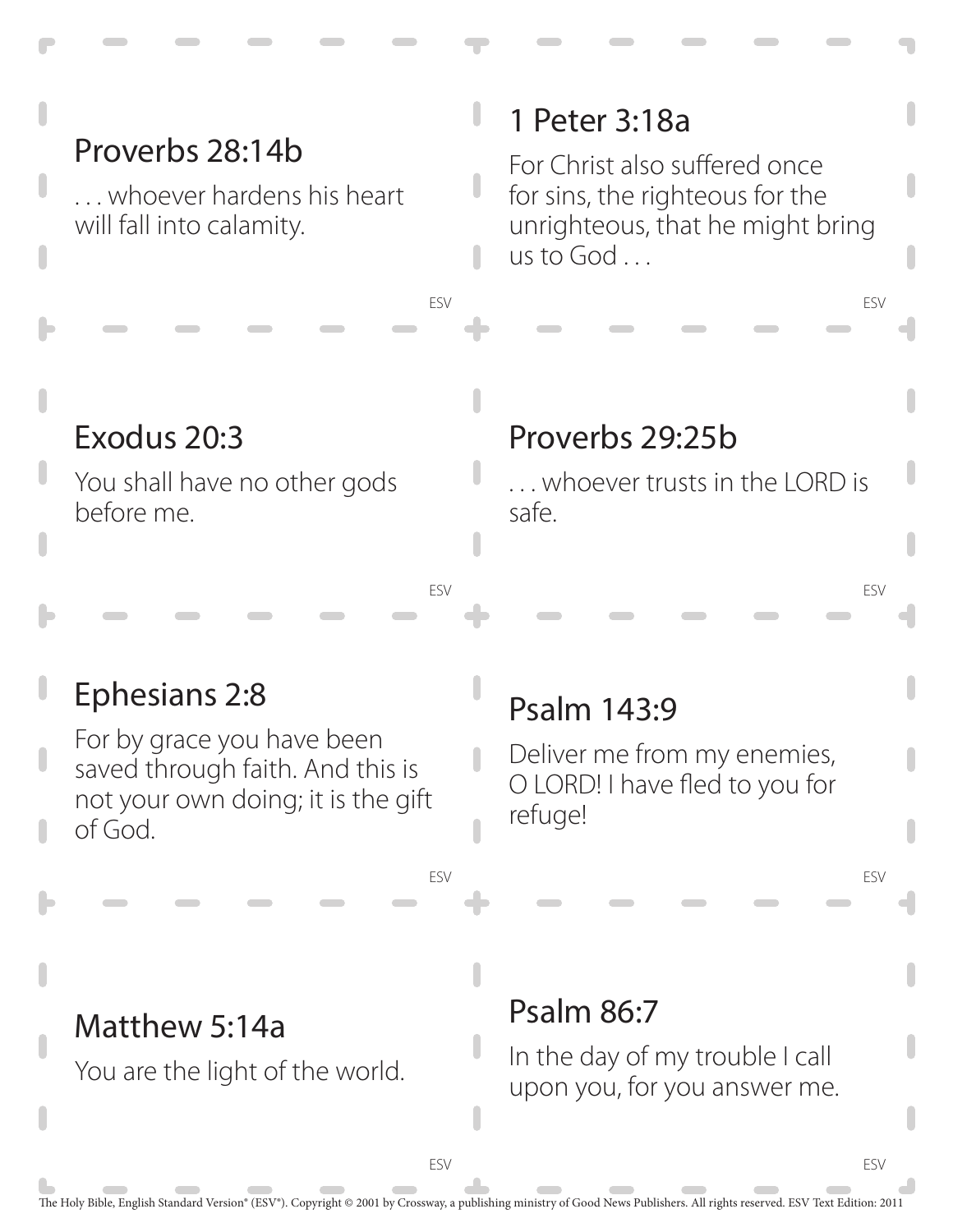## Proverbs 10:12

Hatred stirs up strife, but love covers all offenses.

#### Proverbs 1:10

My son, if sinners entice you, do not consent.

ESV

ESV

ESV

ESV

#### Ecclesiastes 9:10a

Whatever your hand finds to do, do it with your might . . .

#### Philippians 2:3b

. . . in humility count others more significant than yourselves.

#### Philippians 2:11

And every tongue confess that Jesus Christ is Lord, to the glory of God the Father.

#### James 4:7

Submit yourselves therefore to God. Resist the devil, and he will flee from you.

## John 3:16

For God so loved the world, that he gave his only Son, that whoever believes in him should not perish but have eternal life.

## Ephesians 4:32a

Be kind to one another, tenderhearted, forgiving one another . . .

ESV

ESV

ESV

ESV

 $\overline{\phantom{a}}$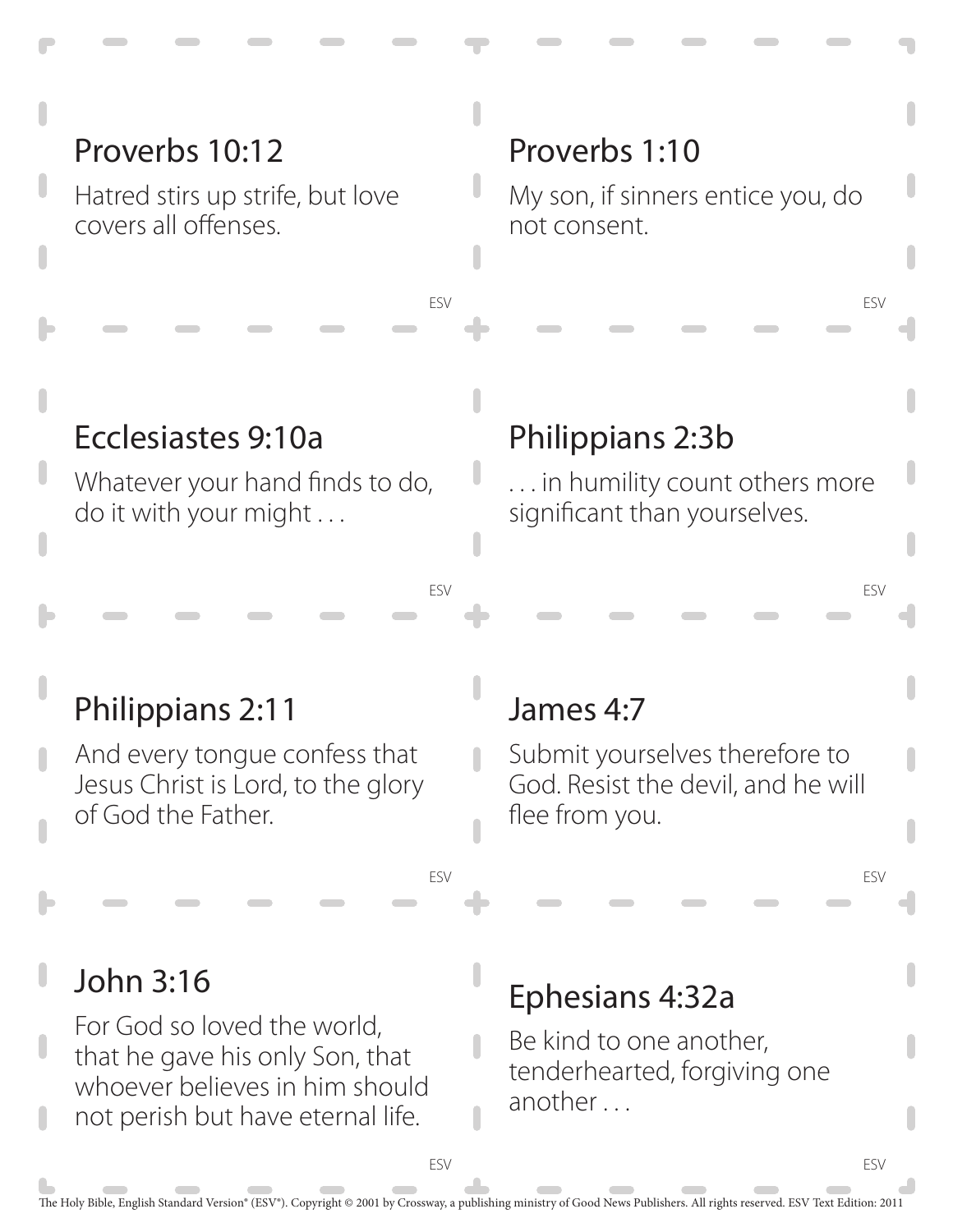## Psalm 32:1a

Blessed is the one whose transgression is forgiven . . .

#### Psalm 56:3

When I am afraid, I put my trust in you.

#### Psalm 119:18

Open my eyes, that I may behold wondrous things out of your law.

#### Matthew 22:39b

. . . You shall love your neighbor as yourself.

#### ESV

ESV

## Matthew 22:37

John 6:48

I am the bread of life.

And he said to him, "You shall love the Lord your God with all your heart and with all your soul and with all your mind."

#### Psalm 69:33a

For the LORD hears the needy ...

ESV

ESV

ESV

ESV

## John 1:14b

... we have seen his glory, glory as of the only Son from the Father, full of grace and truth.

ESV

ESV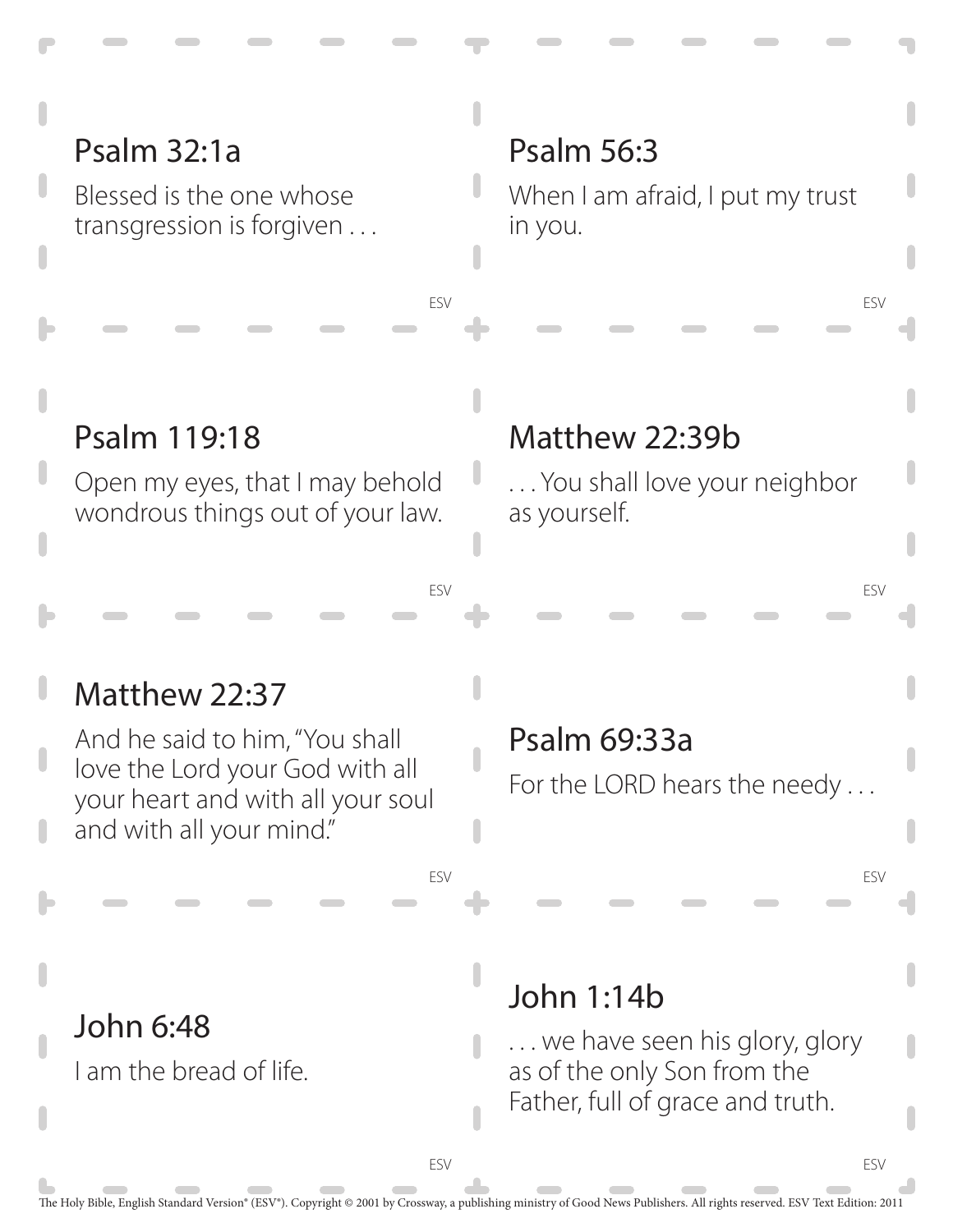## John 10:27

My sheep hear my voice, and I know them, and they follow me.

#### John 6:37b

ESV

ESV

ESV

. . . whoever comes to me I will never cast out.

ESV

ESV

ESV

ESV

#### Romans 10:13

For everyone who calls on the name of the Lord will be saved.

#### Colossians 1:3a

We always thank God, the Father of our Lord Jesus Christ . . .

#### Ephesians 6:1

Children, obey your parents in the Lord, for this is right.

## Galatians 5:13b

. . . through love serve one another.

## Philippians 2:4

Let each of you look not only to his own interests, but also to the interests of others.

#### Matthew 28:19a

Go therefore and make disciples of all nations . . .

ESV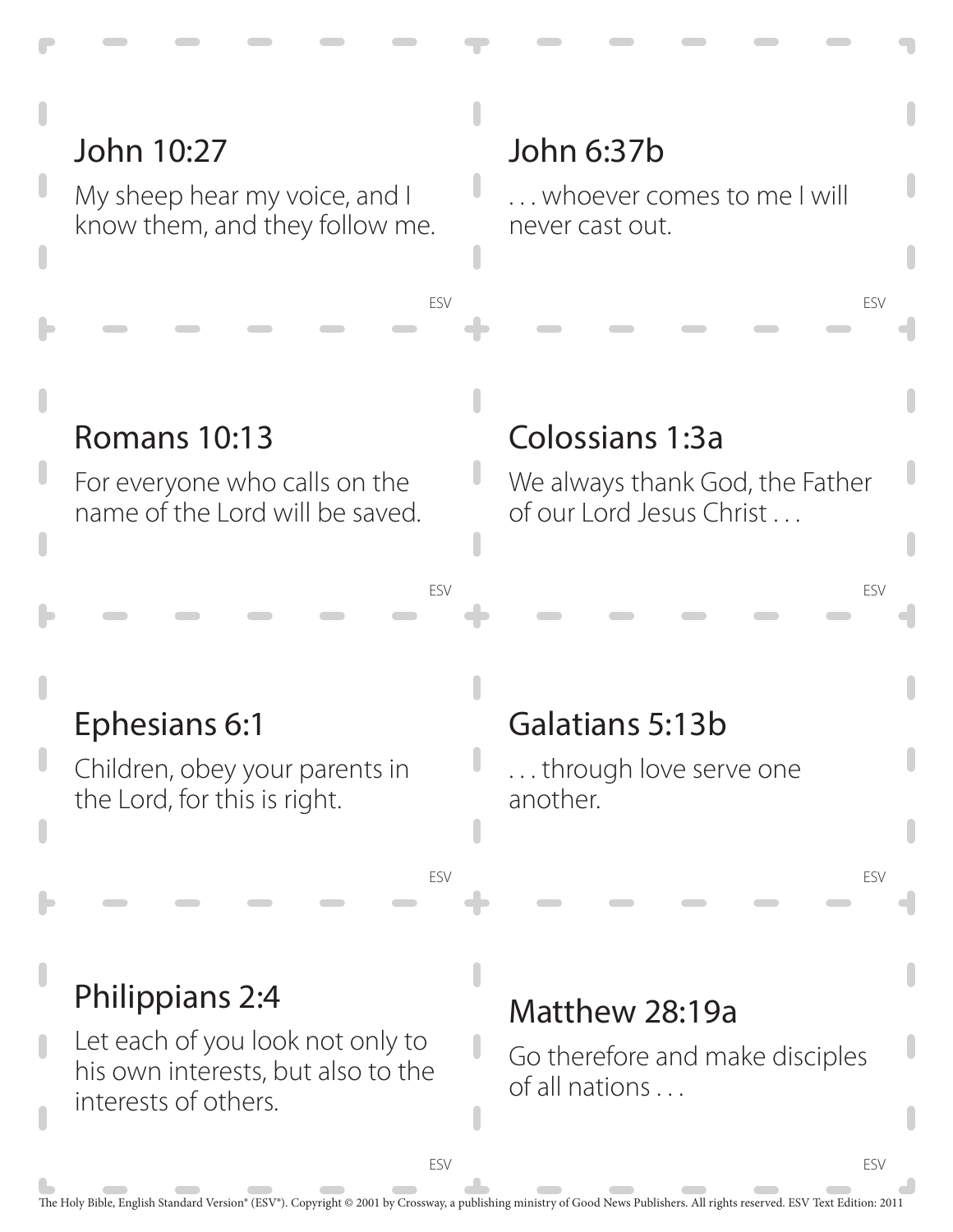## Genesis 1:1

In the beginning God created the heaven and the earth.

## John 14:15

If ye love me, keep my commandments.

KJV KJV

## Proverbs 3:12a

For whom the LORD loveth he correcteth . . .

#### Romans 3:23

For all have sinned, and come short of the glory of God.

KJV KJV

## Romans 5:8

But God commendeth his love toward us, in that, while we were yet sinners, Christ died for us.

#### Proverbs 22:9a

He that hath a bountiful eye shall be blessed . . .

KJV KJV

#### Proverbs 13:15b

. . . the way of transgressors is hard.

#### Romans 8:28a

And we know that all things work together for good to them that love God ...

L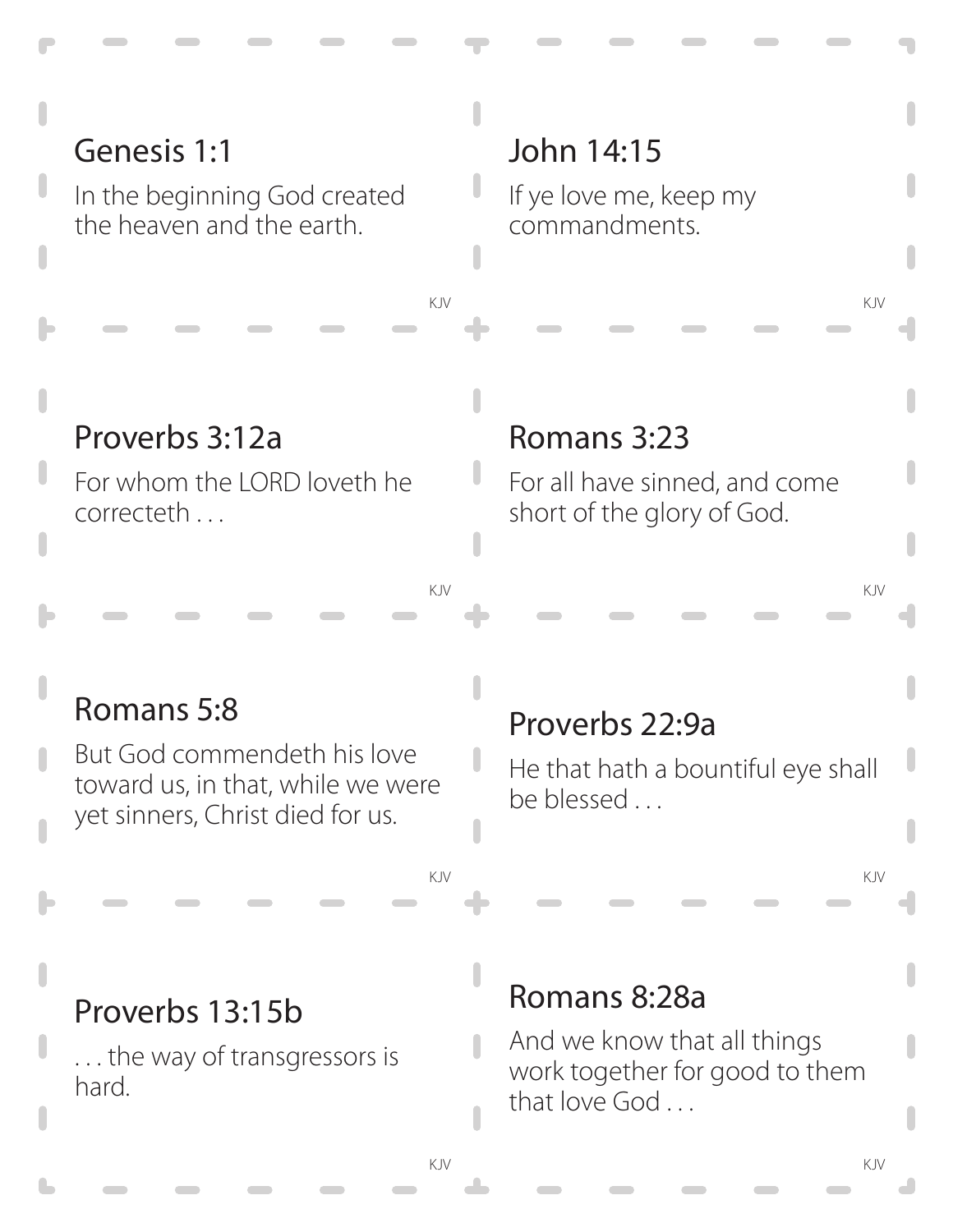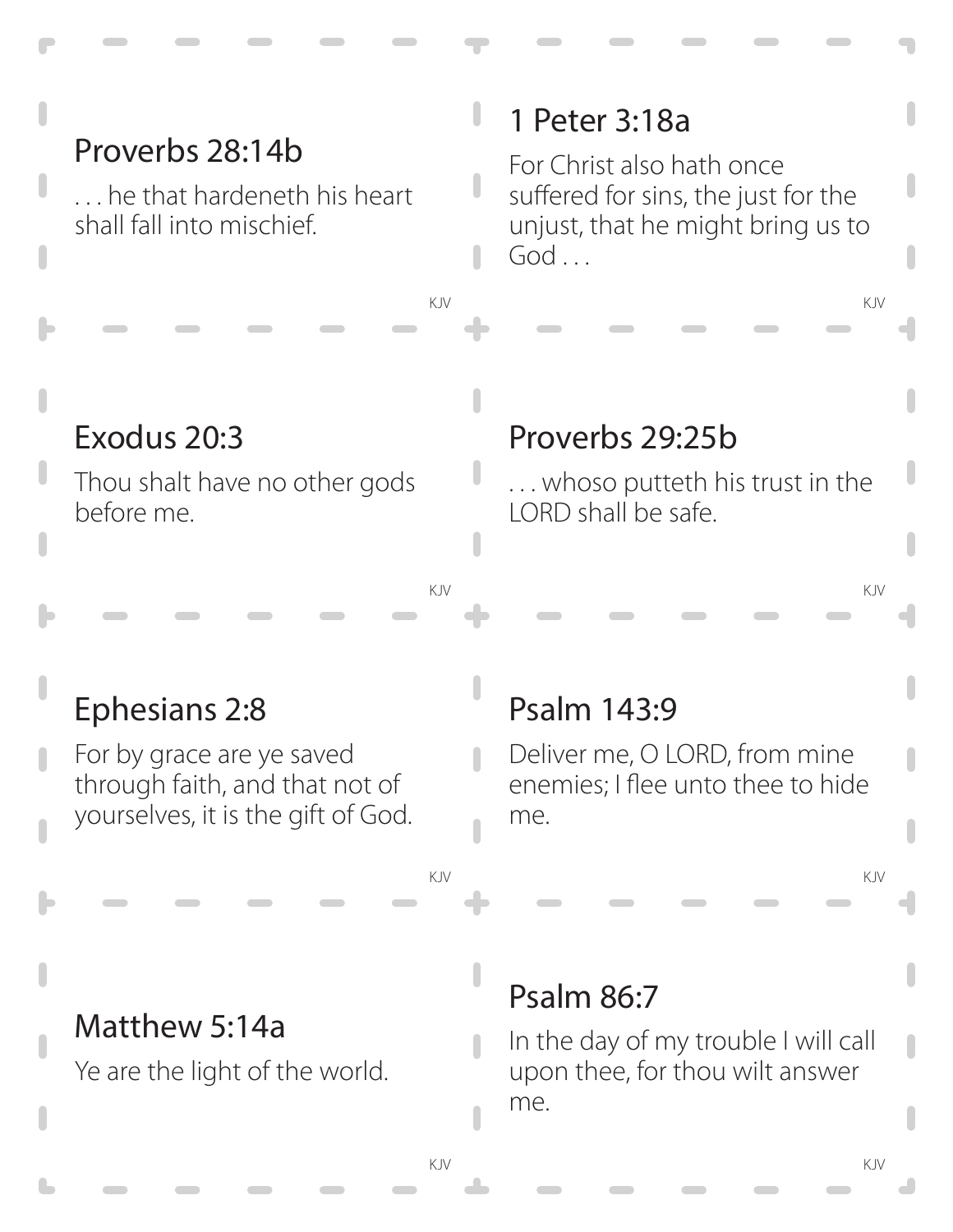## Proverbs 10:12

Hatred stirreth up strifes, but love covereth all sins.

#### Proverbs 1:10

My son, if sinners entice thee, consent thou not.

KJV KJV

#### Ecclesiastes 9:10a

Whatsoever thy hand findeth to do, do it with thy might . . .

#### Philippians 2:3b

. . . in lowliness of mind let each esteem other better than themselves.

KJV KJV

#### Philippians 2:11

And that every tongue should confess that Jesus Christ is Lord, to the glory of God the Father.

#### James 4:7

 $\overline{\phantom{a}}$ 

Submit yourselves therefore to God. Resist the devil, and he will flee from you.

KJV KJV

#### John 3:16

For God so loved the world, that he gave his only begotten Son, that whosoever believeth in him should not perish, but have everlasting life.

#### Ephesians 4:32a

And be ye kind one to another, tenderhearted, forgiving one another . . .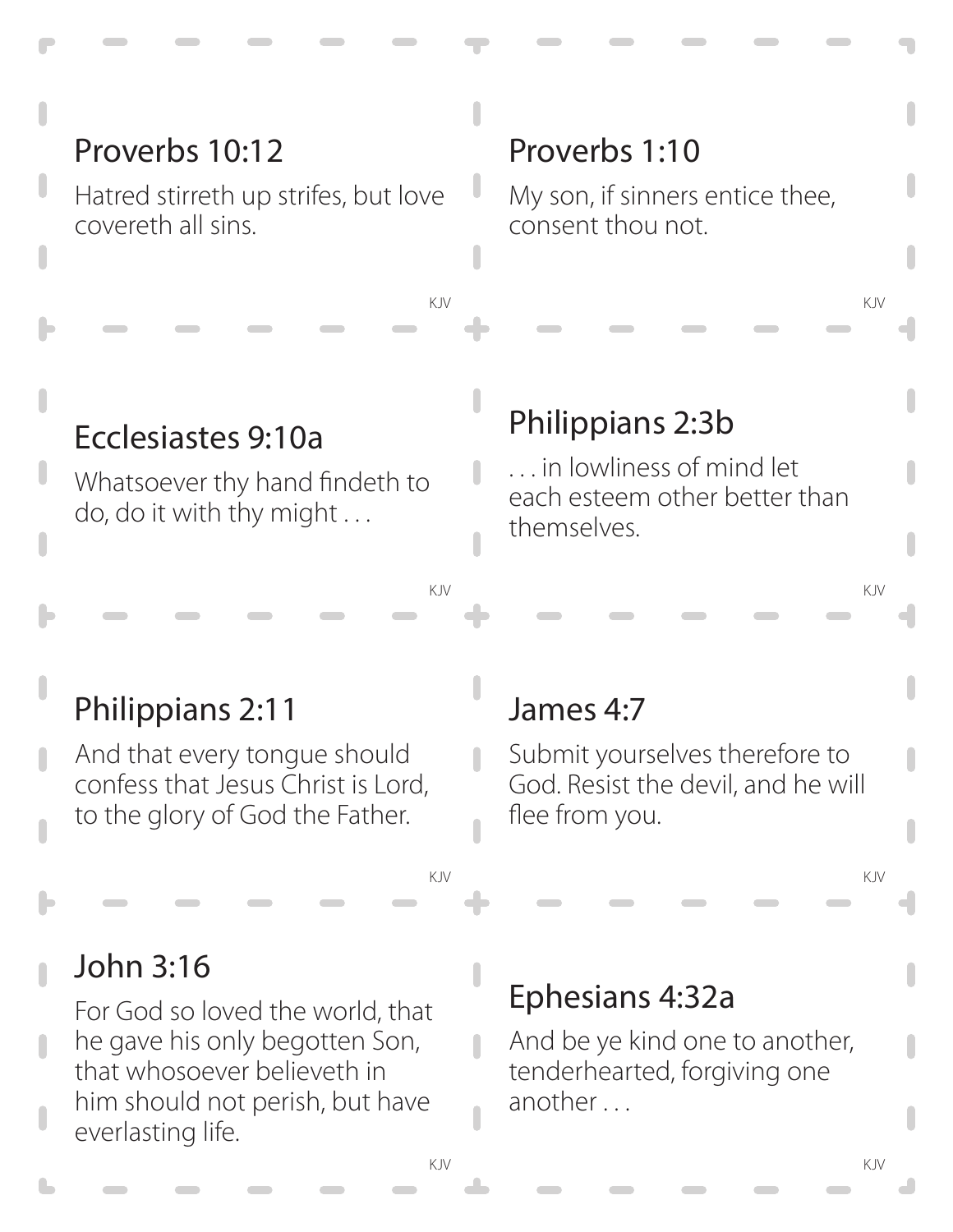## Psalm 32:1a

Blessed is he whose transgression is forgiven . . .

## Psalm 56:3

What time I am afraid, I will trust in thee.

KJV KJV

## Psalm 119:18

Open thou mine eyes, that I may behold wondrous things out of thy law.

#### Matthew 22:39b

. . . Thou shalt love thy neighbour as thyself.

KJV KJV

## Matthew 22:37

Jesus said unto him, "Thou shalt love the Lord thy God with all thy heart, and with all thy soul, and with all thy mind."

#### Psalm 69:33a

For the LORD heareth the poor. . .

KJV KJV

#### John 6:48

I am that bread of life.

#### John 1:14b

. . . (and we beheld his glory, the glory as of the only begotten of the Father,) full of grace and truth.

n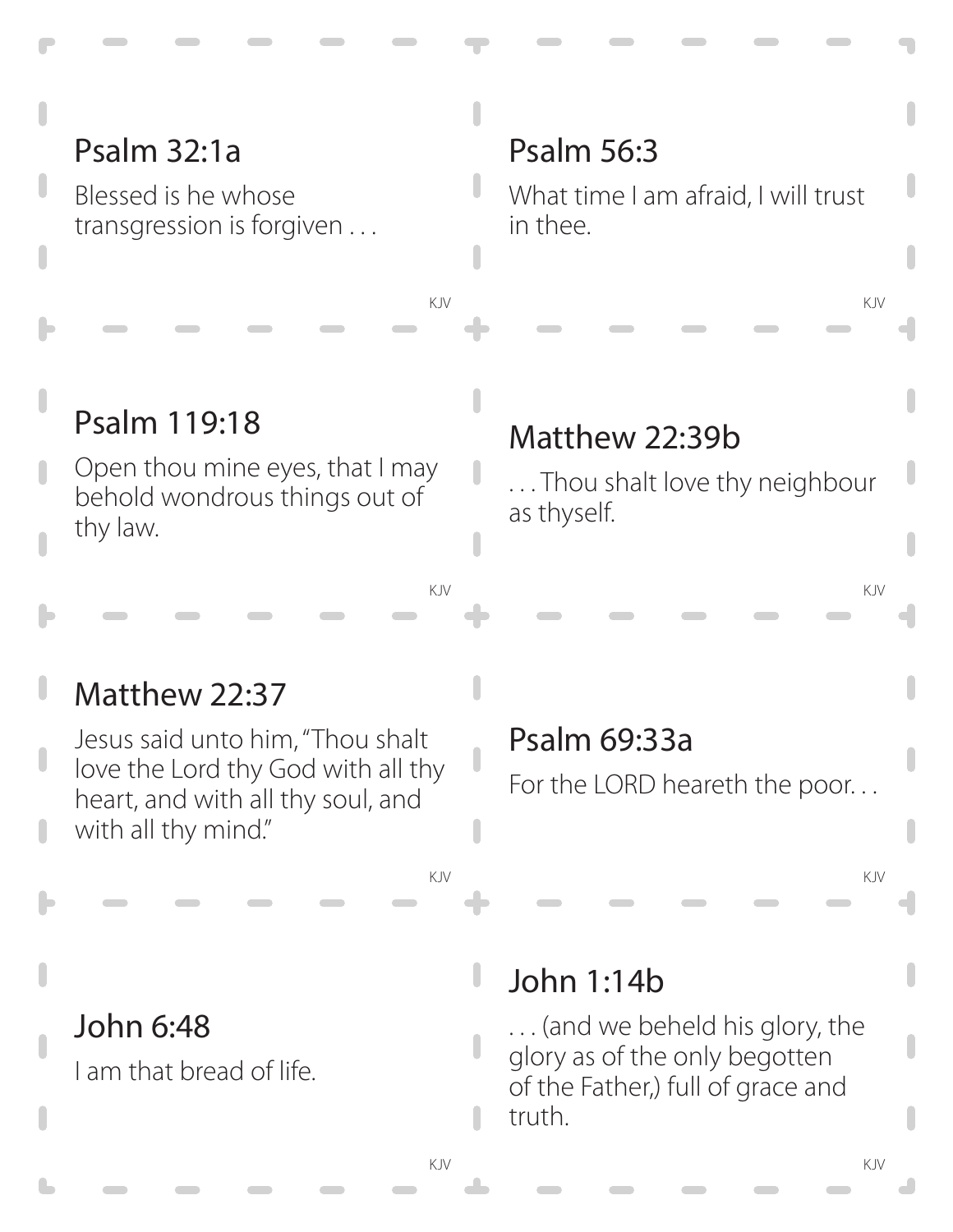## John 10:27

My sheep hear my voice, and I know them, and they follow me.

## John 6:37b

. . . him that cometh to me I will in no wise cast out.

KJV KJV

## Romans 10:13

For whosoever shall call upon the name of the Lord shall be saved.

#### Colossians 1:3a

We give thanks to God and the Father of our Lord Jesus Christ ...

KJV KJV

#### Ephesians 6:1

Children, obey your parents in the Lord, for this is right.

## Galatians 5:13b

. . . by love serve one another.

KJV KJV

## Philippians 2:4

Look not every man on his own things, but every man also on the things of others.

#### Matthew 28:19a

Go ye therefore, and teach all nations . . .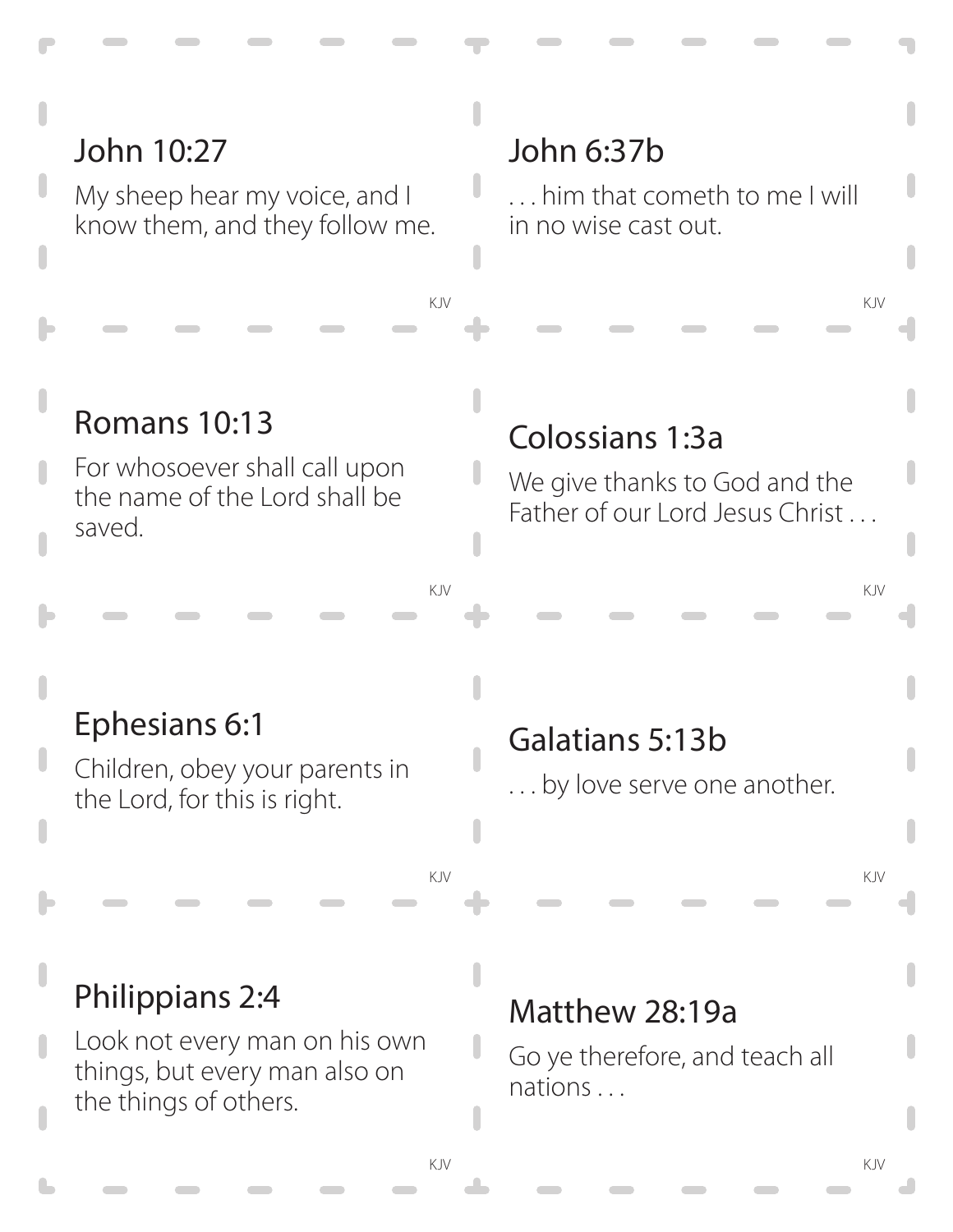

NASB

Scripture quotations taken from the New American Standard Bible®, Copyright © 1960, 1962, 1963, 1968, 1971, 1972, 1973, 1975, 1977, 1995 by The Lockman Foundation. Used by permission.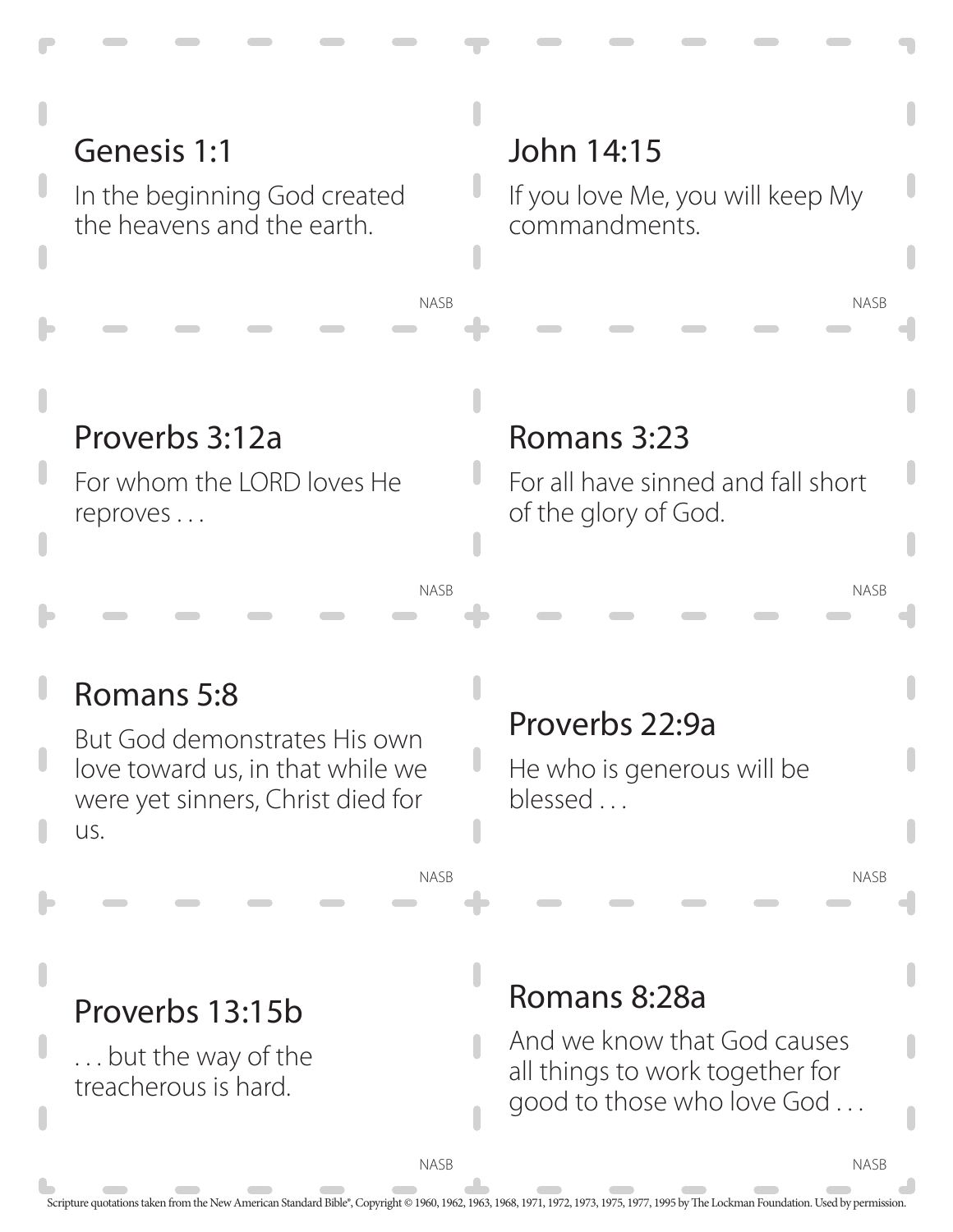#### NASB 1 Peter 3:18a For Christ also died for sins once for all, the just for the unjust, so that He might bring us to God . . . Proverbs 28:14b . . . but he who hardens his heart will fall into calamity.

## Exodus 20:3

You shall have no other gods before Me.

## Proverbs 29:25b

 $\ldots$  he who trusts in the LORD will be exalted.

#### NASB

NASB

# Ephesians 2:8

For by grace you have been saved through faith, and that not of yourselves; it is the gift of God.

## Psalm 143:9

Deliver me, O LORD, from my enemies; I take refuge in You.

NASB

NASB

NASB

## Matthew 5:14a

You are the light of the world.

## Psalm 86:7

In the day of my trouble I shall call upon You, for You will answer me.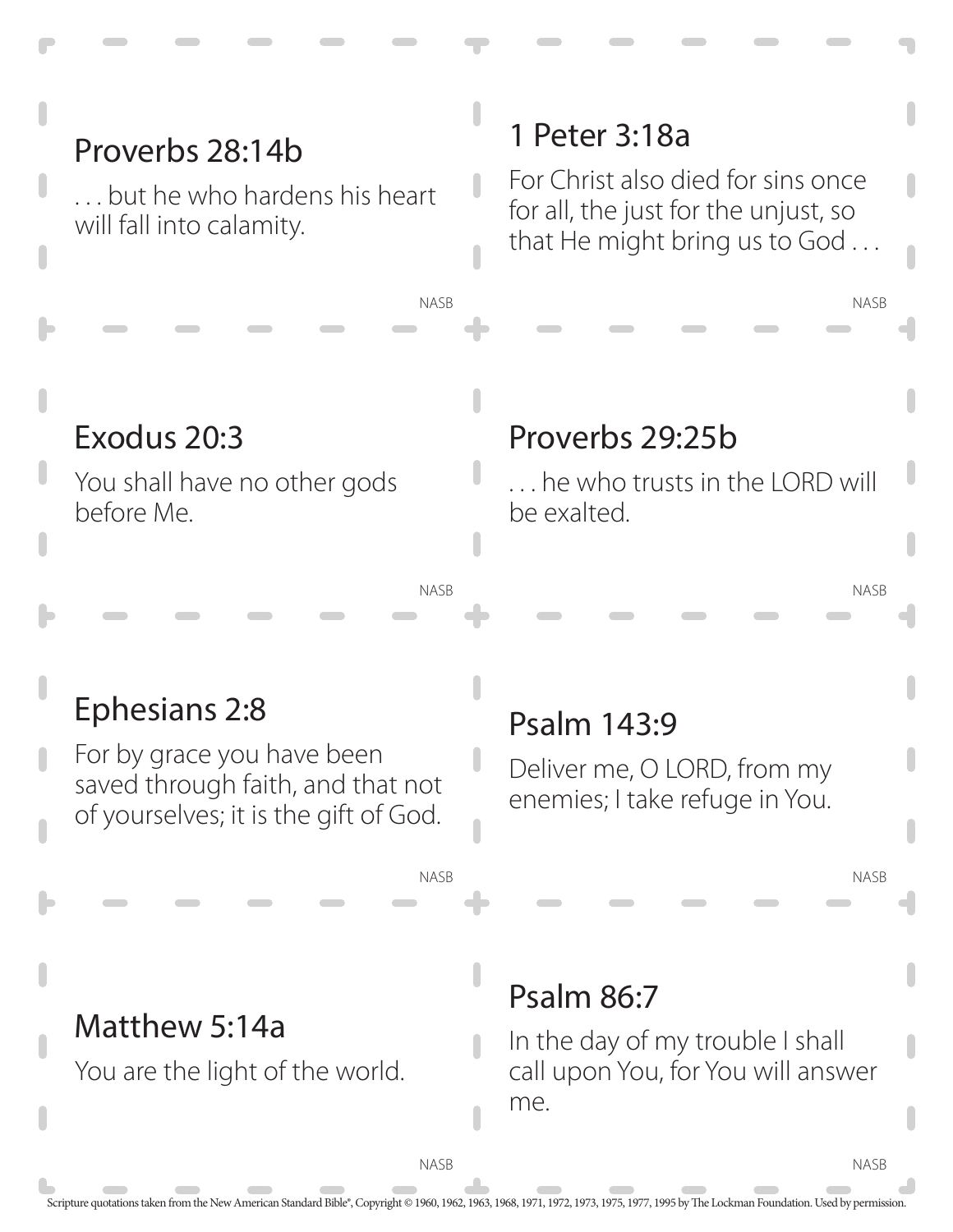## Proverbs 10:12

Hatred stirs up strife, but love covers all transgressions.

#### Proverbs 1:10

My son, if sinners entice you, do not consent.

NASB

NASB

NASB

NASB

#### Ecclesiastes 9:10a

Whatever your hand finds to do, do it with all your might . . .

## Philippians 2:3b

. . . with humility of mind regard one another as more important than yourselves.

# Philippians 2:11

And that every tongue will confess that Jesus Christ is Lord, to the glory of God the Father.

## James 4:7

Submit therefore to God. Resist the devil and he will flee from you.

## John 3:16

For God so loved the world, that He gave His only begotten Son, that whoever believes in Him shall not perish, but have eternal life.

#### Ephesians 4:32a

Be kind to one another, tender– hearted, forgiving each other . . .

**NASR** 

NASB

NASB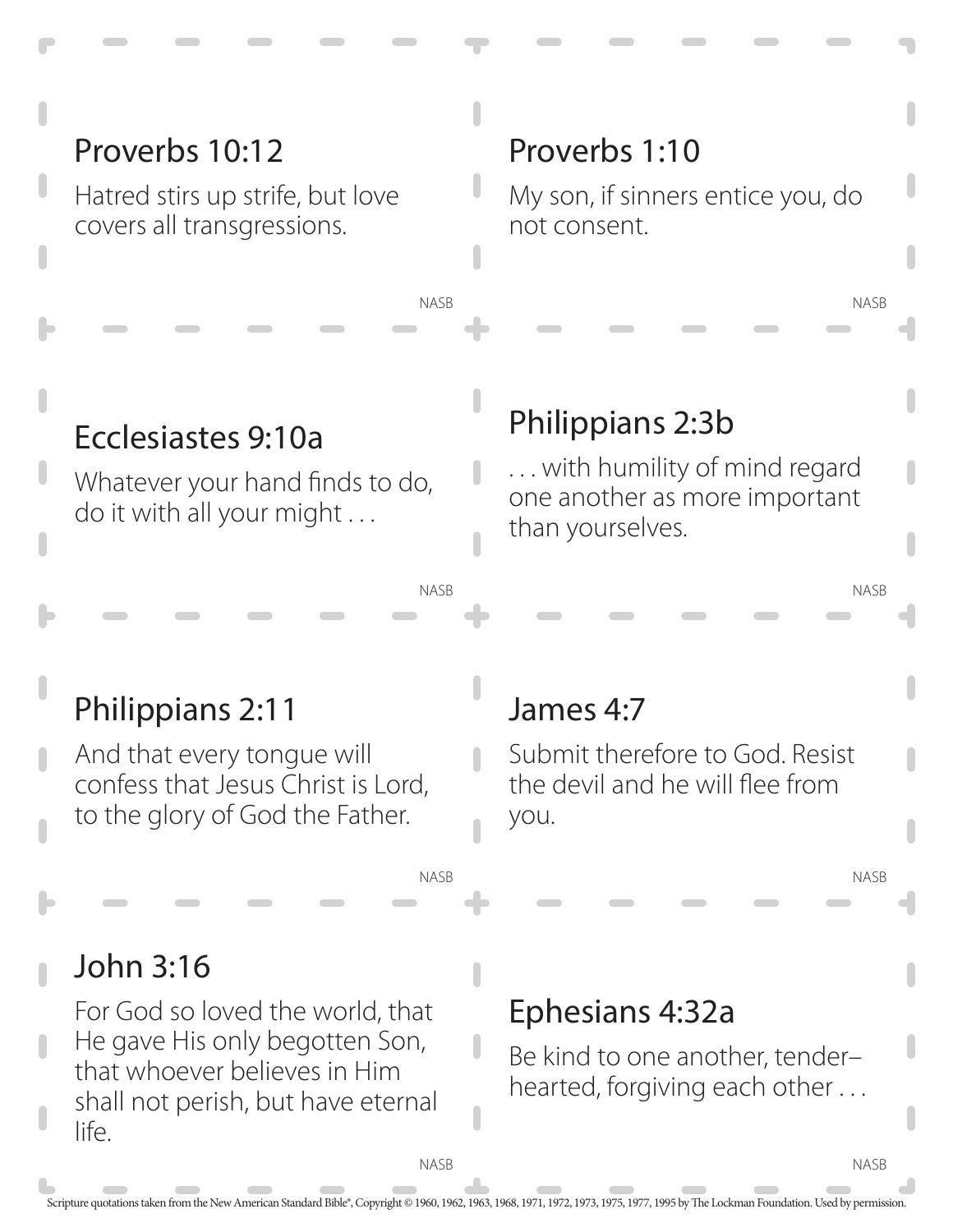## Psalm 32:1a

How blessed is he whose transgression is forgiven . . .

#### Psalm 56:3

When I am afraid, I will put my trust in You.

## Psalm 119:18

Open my eyes, that I may behold wonderful things from Your law.

#### Matthew 22:39b

. . . You shall love your neighbor as yourself.

#### NASB

NASB

## Matthew 22:37

John 6:48

I am the bread of life.

And He said to him, "You shall love the lord your god with all your heart, and with all your soul, and with all your mind."

#### Psalm 69:33a

For the LORD hears the needy. . .

NASB

**NASB** 

NASB

NASB

# John 1:14b

NASB

. . . we saw His glory, glory as of the only begotten from the Father, full of grace and truth.